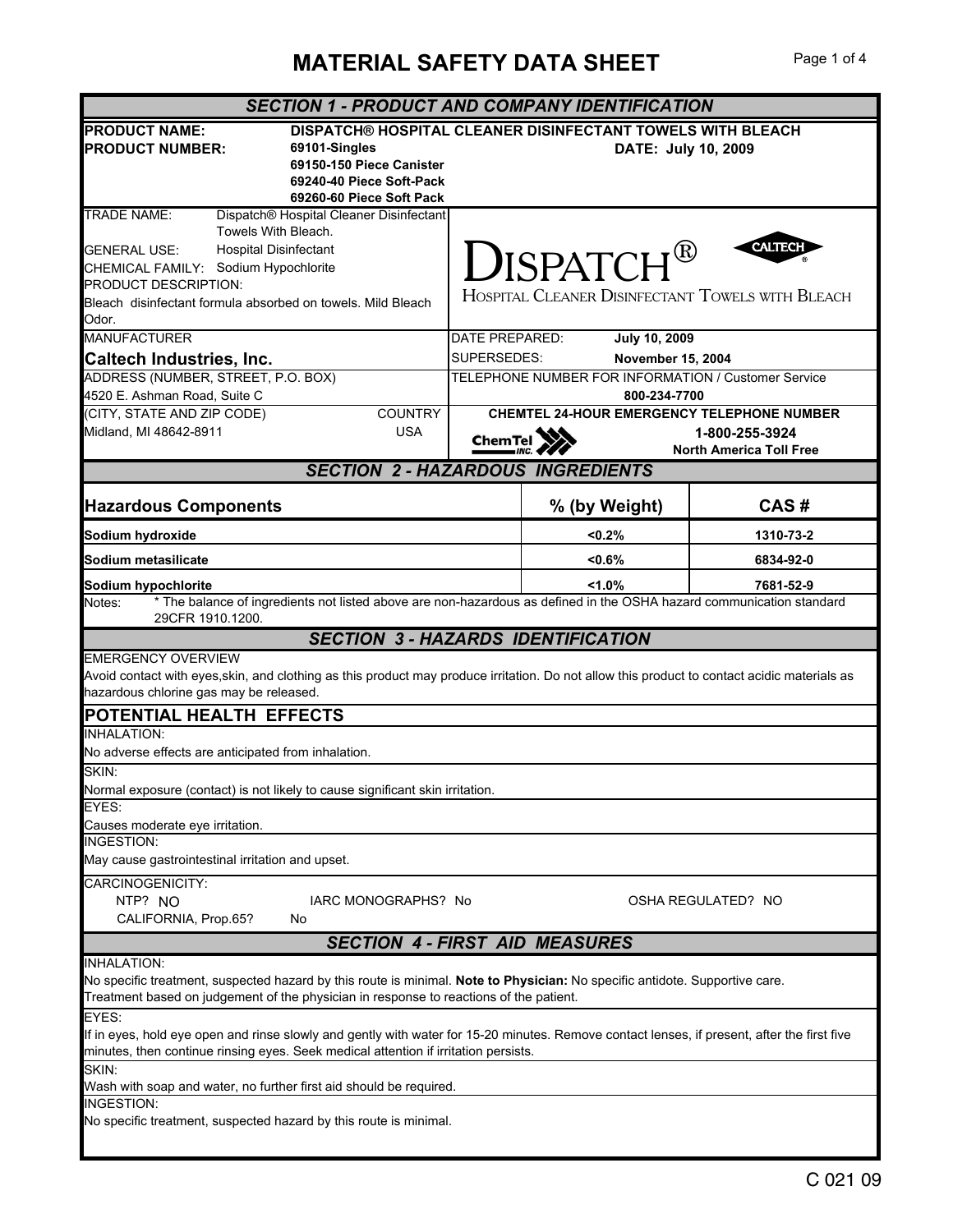## **MATERIAL SAFETY DATA SHEET** Page 2 of 4

| <b>PRODUCT NAME:</b><br><b>PRODUCT NUMBER:</b>                                                                                                                                                      | DISPATCH® HOSPITAL CLEANER DISINFECTANT TOWELS WITH BLEACH<br>69101-Singles<br>DATE: July 10, 2009<br>69150-150 Piece Canister<br>69240-40 Piece Soft-Pack<br>69260-60 Piece Soft Pack |           |                       |                                                            |             |              |           |             |
|-----------------------------------------------------------------------------------------------------------------------------------------------------------------------------------------------------|----------------------------------------------------------------------------------------------------------------------------------------------------------------------------------------|-----------|-----------------------|------------------------------------------------------------|-------------|--------------|-----------|-------------|
|                                                                                                                                                                                                     |                                                                                                                                                                                        |           |                       | <b>SECTION 5 - FIRE FIGHTING MEASURES</b>                  |             |              |           |             |
| <b>GENERAL HAZARDS:</b>                                                                                                                                                                             |                                                                                                                                                                                        |           |                       |                                                            |             |              |           |             |
| Product is minimally flammable FP ≥101°C (215°F). Chlorine may be released from this product in the presence of acids.                                                                              |                                                                                                                                                                                        |           |                       |                                                            |             |              |           |             |
| <b>EXTINGUISHING MEDIA:</b><br>Water fog, carbon dioxide and dry chemical to fight surrounding fire.                                                                                                |                                                                                                                                                                                        |           |                       |                                                            |             |              |           |             |
| <b>FIRE FIGHTING PROCEDURES:</b>                                                                                                                                                                    |                                                                                                                                                                                        |           |                       |                                                            |             |              |           |             |
| Wear SCBA when fighting fires involving this product as a precaution.                                                                                                                               |                                                                                                                                                                                        |           |                       |                                                            |             |              |           |             |
| UNUSUAL FIRE AND EXPLOSION HAZARDS:<br>None.                                                                                                                                                        |                                                                                                                                                                                        |           |                       |                                                            |             |              |           |             |
| HAZARDOUS COMBUSTION PRODUCTS:                                                                                                                                                                      |                                                                                                                                                                                        |           |                       |                                                            |             |              |           |             |
| Carbon monoxide, Carbon Dioxide, smoke, organic vapors from dried and heated towels in fire conditions.                                                                                             |                                                                                                                                                                                        |           |                       |                                                            |             |              |           |             |
|                                                                                                                                                                                                     |                                                                                                                                                                                        |           |                       | <b>SECTION 6 - ACCIDENTAL RELEASE MEASURES</b>             |             |              |           |             |
| STEPS TO BE TAKEN IN CASE MATERIAL IS RELEASED OR SPILLED:                                                                                                                                          |                                                                                                                                                                                        |           |                       |                                                            |             |              |           |             |
| Isolate damaged goods. Spills should be diluted with water, then absorbed with sand, clay, or earth. Dispose of saturated absorbent<br>materials appropriately since spontaneous heating may occur. |                                                                                                                                                                                        |           |                       |                                                            |             |              |           |             |
|                                                                                                                                                                                                     |                                                                                                                                                                                        |           |                       | <b>SECTION 7 - HANDLING AND STORAGE</b>                    |             |              |           |             |
| PRECAUTIONS TO BE TAKEN IN HANDLING AND STORAGE:                                                                                                                                                    |                                                                                                                                                                                        |           |                       |                                                            |             |              |           |             |
| Ventilation: Good general ventilation should be sufficient for most conditions.                                                                                                                     |                                                                                                                                                                                        |           |                       |                                                            |             |              |           |             |
| Respiratory Protection: No respiratory protection should be needed.                                                                                                                                 |                                                                                                                                                                                        |           |                       |                                                            |             |              |           |             |
| Protective Clothing: No precautions other than clean body covering clothing should be needed. Gloves are recommended.                                                                               |                                                                                                                                                                                        |           |                       |                                                            |             |              |           |             |
| Eye Protection: Use safety glasses or equivalent protection to avoid eye contact.                                                                                                                   |                                                                                                                                                                                        |           |                       |                                                            |             |              |           |             |
|                                                                                                                                                                                                     |                                                                                                                                                                                        |           |                       | <b>SECTION 8 - EXPOSURE CONTROLS / PERSONAL PROTECTION</b> |             |              |           |             |
|                                                                                                                                                                                                     |                                                                                                                                                                                        |           | <b>NIOSH</b>          |                                                            |             | <b>ACGIH</b> |           | <b>OSHA</b> |
| <b>HAZARDOUS COMPONENTS</b>                                                                                                                                                                         | TWA ppm                                                                                                                                                                                | TWA mg/m3 | STEL ppm              | STEL mg/m3                                                 | TLV/TWA ppm | TWA mg/m3    | PEL ppm   | PEL mg/m3   |
| Sodium hydroxide                                                                                                                                                                                    |                                                                                                                                                                                        |           |                       | 10 IDLH                                                    |             | 2            |           | 2           |
| Sodium metasilicate                                                                                                                                                                                 | <b>NE</b>                                                                                                                                                                              | <b>NE</b> | <b>NE</b>             | <b>NE</b>                                                  | <b>NE</b>   | NE           | <b>NE</b> | <b>NE</b>   |
| Sodium hypochlorite                                                                                                                                                                                 | <b>NE</b>                                                                                                                                                                              | <b>NE</b> | <b>NE</b>             | <b>NE</b>                                                  | <b>NE</b>   | <b>NE</b>    | NE        | <b>NE</b>   |
| <b>PERSONAL PROTECTION</b>                                                                                                                                                                          |                                                                                                                                                                                        |           |                       |                                                            |             |              |           |             |
| <b>RESPIRATORY PROTECTION:</b>                                                                                                                                                                      |                                                                                                                                                                                        |           |                       |                                                            |             |              |           |             |
| A respiratory protection program that meets OSHA's 29 CFR 1910.134, ANSI Z88.2 requirements must be followed whenever workplace<br>oncentrations of this product in air exceed the published TLV's. |                                                                                                                                                                                        |           |                       |                                                            |             |              |           |             |
| PROTECTIVE GLOVES:                                                                                                                                                                                  |                                                                                                                                                                                        |           |                       |                                                            |             |              |           |             |
| Impervious rubber, or nitrile gloves are advised if prolonged or repeated exposure is likely.                                                                                                       |                                                                                                                                                                                        |           |                       |                                                            |             |              |           |             |
| <b>EYE PROTECTION:</b>                                                                                                                                                                              |                                                                                                                                                                                        |           |                       |                                                            |             |              |           |             |
| Use safety glasses with protective side shields to avoid eye contact.                                                                                                                               |                                                                                                                                                                                        |           |                       |                                                            |             |              |           |             |
| OTHER PROTECTIVE CLOTHING OR EQUIPMENT:                                                                                                                                                             |                                                                                                                                                                                        |           | Not required.         |                                                            |             |              |           |             |
| WORK / HYGIENIC PRACTICES:                                                                                                                                                                          |                                                                                                                                                                                        |           |                       |                                                            |             |              |           |             |
| Wash with soap and water after contact.                                                                                                                                                             |                                                                                                                                                                                        |           |                       |                                                            |             |              |           |             |
|                                                                                                                                                                                                     |                                                                                                                                                                                        |           |                       | <b>SECTION 9- PHYSICAL AND CHEMICAL PROPERTIES</b>         |             |              |           |             |
| APPEARANCE AND ODOR                                                                                                                                                                                 |                                                                                                                                                                                        |           | <b>VAPOR PRESSURE</b> |                                                            |             |              |           |             |
| Solution on a synthetic fabric towel with a mild bleach odor.                                                                                                                                       |                                                                                                                                                                                        |           | 17.5mmHg at 20°C      |                                                            |             |              |           |             |
| pH<br>SPECIFIC GRAVITY (WATER = 1)                                                                                                                                                                  |                                                                                                                                                                                        |           |                       |                                                            |             |              |           |             |
| 12.2<br>1.015 @25°C.                                                                                                                                                                                |                                                                                                                                                                                        |           |                       |                                                            |             |              |           |             |
| SOLUBILITY IN WATER<br><b>BOILING POINT / BOILING RANGE</b>                                                                                                                                         |                                                                                                                                                                                        |           |                       |                                                            |             |              |           |             |
| 100°C (212°F)<br>Completely soluble (for liquid).<br><b>VISCOSITY</b>                                                                                                                               |                                                                                                                                                                                        |           |                       |                                                            |             |              |           |             |
| <b>FLASH POINT</b>                                                                                                                                                                                  | <b>NA</b><br>>101°C (>215°F)                                                                                                                                                           |           |                       |                                                            |             |              |           |             |
| <b>FLAMMABLE LIMITS</b><br>VAPOR DENSITY (AIR = 1)                                                                                                                                                  |                                                                                                                                                                                        |           |                       |                                                            |             |              |           |             |
|                                                                                                                                                                                                     | LEL: NE<br>UEL: NE<br><b>NR</b>                                                                                                                                                        |           |                       |                                                            |             |              |           |             |
| <b>AUTOIGNITION TEMPERATURE</b><br>EVAPORATION RATE (WATER = 1)                                                                                                                                     |                                                                                                                                                                                        |           |                       |                                                            |             |              |           |             |
| <b>NE</b>                                                                                                                                                                                           | <b>NR</b>                                                                                                                                                                              |           |                       |                                                            |             |              |           |             |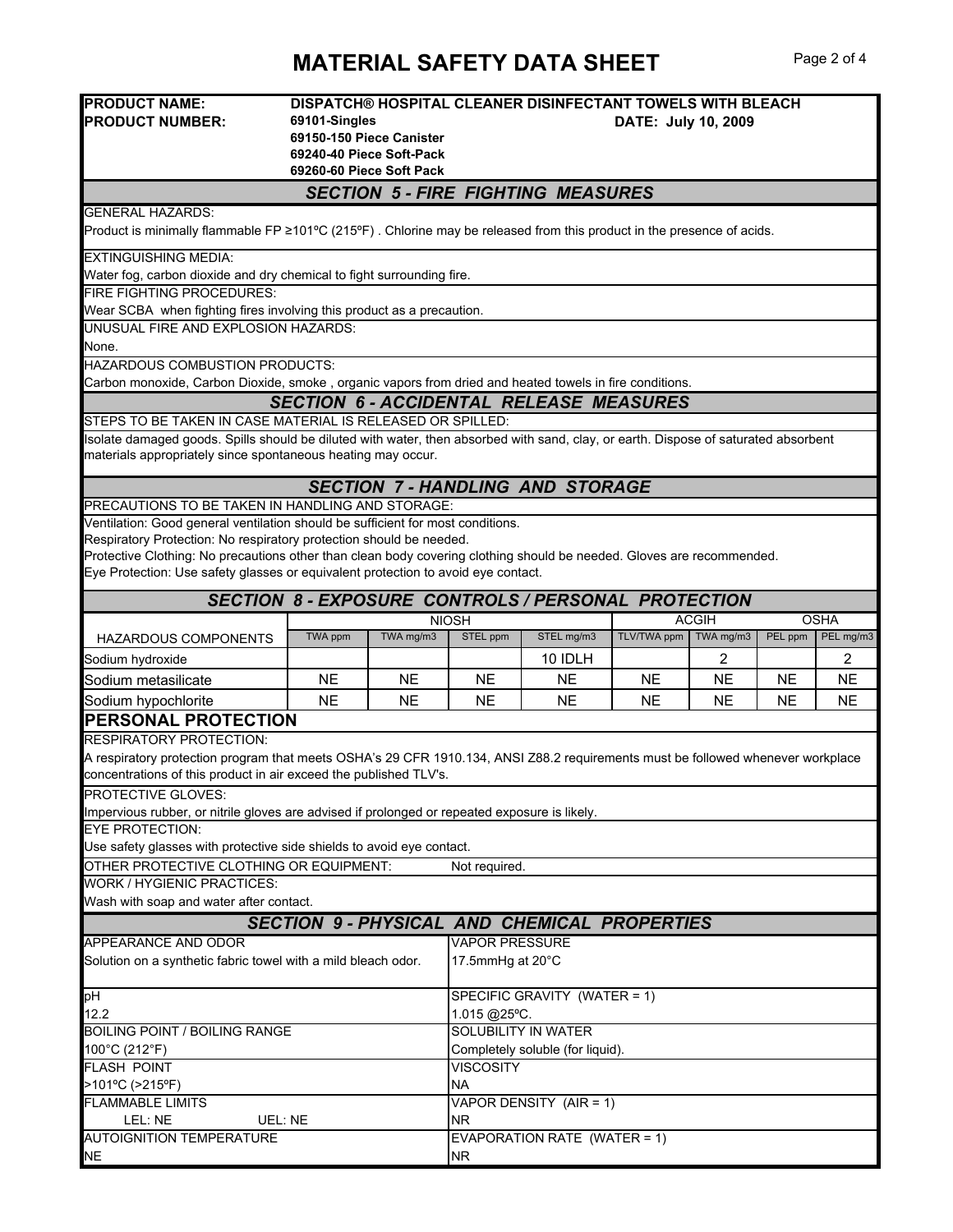## **MATERIAL SAFETY DATA SHEET** Page 3 of 4

| <b>PRODUCT NAME:</b><br><b>PRODUCT NUMBER:</b>                                                                                                                                                                                                                                                                                                       | DISPATCH® HOSPITAL CLEANER DISINFECTANT TOWELS WITH BLEACH<br>69101-Singles<br>DATE: July 10, 2009<br>69150-150 Piece Canister<br>69240-40 Piece Soft-Pack<br>69260-60 Piece Soft Pack |                                                                                                                  |                                                |  |  |  |
|------------------------------------------------------------------------------------------------------------------------------------------------------------------------------------------------------------------------------------------------------------------------------------------------------------------------------------------------------|----------------------------------------------------------------------------------------------------------------------------------------------------------------------------------------|------------------------------------------------------------------------------------------------------------------|------------------------------------------------|--|--|--|
| <b>SECTION 10 - STABILITY AND REACTIVITY</b>                                                                                                                                                                                                                                                                                                         |                                                                                                                                                                                        |                                                                                                                  |                                                |  |  |  |
| STABILITY                                                                                                                                                                                                                                                                                                                                            | <b>STABLE</b><br>X                                                                                                                                                                     | CONDITIONS TO AVOID:                                                                                             |                                                |  |  |  |
|                                                                                                                                                                                                                                                                                                                                                      |                                                                                                                                                                                        | Excessive heat and light exposure. Avoid contact with incompatible<br>materials listed in the following section: |                                                |  |  |  |
| INCOMPATIBILITY (MATERIALS TO AVOID):                                                                                                                                                                                                                                                                                                                |                                                                                                                                                                                        |                                                                                                                  |                                                |  |  |  |
|                                                                                                                                                                                                                                                                                                                                                      |                                                                                                                                                                                        | Avoid contact with acids, reducing agents, ammonia, or heavy metals such as nickel, cobalt, copper, and iron.    |                                                |  |  |  |
| HAZARDOUS DECOMPOSITION OR BYPRODUCTS:                                                                                                                                                                                                                                                                                                               |                                                                                                                                                                                        |                                                                                                                  |                                                |  |  |  |
|                                                                                                                                                                                                                                                                                                                                                      |                                                                                                                                                                                        | Carbon Monoxide, Carbon Dioxide (from burning dried towels), and chlorine in the presence of acids.              |                                                |  |  |  |
| <b>HAZARDOUS POLYMERIZATION:</b>                                                                                                                                                                                                                                                                                                                     |                                                                                                                                                                                        | <b>CONDITIONS TO AVOID:</b>                                                                                      |                                                |  |  |  |
| Will not occur.                                                                                                                                                                                                                                                                                                                                      |                                                                                                                                                                                        | None related to polymerization.                                                                                  |                                                |  |  |  |
|                                                                                                                                                                                                                                                                                                                                                      |                                                                                                                                                                                        | <b>SECTION 11 - TOXICOLOGICAL INFORMATION</b>                                                                    |                                                |  |  |  |
| <b>Hazardous Components</b>                                                                                                                                                                                                                                                                                                                          | CAS#                                                                                                                                                                                   | LD50 of Ingredient<br>(Specify Species and Route)                                                                | <b>LC50 of Ingredient</b><br>(Specify Species) |  |  |  |
| Sodium hydroxide                                                                                                                                                                                                                                                                                                                                     | 1310-73-2                                                                                                                                                                              | Oral, rat: LD50 ≥90 mL/kg (in this<br>product)                                                                   | NE                                             |  |  |  |
| Sodium metasilicate                                                                                                                                                                                                                                                                                                                                  | 6834-92-0                                                                                                                                                                              | Oral, rat: LD50 ≥90 mL/kg (in this<br>product)                                                                   | NE                                             |  |  |  |
| Sodium hypochlorite                                                                                                                                                                                                                                                                                                                                  | 7681-52-9                                                                                                                                                                              | Oral, mouse: LD50 = 5800 mg/kg                                                                                   | <b>NE</b>                                      |  |  |  |
| No information is available for this blended product.                                                                                                                                                                                                                                                                                                |                                                                                                                                                                                        | <b>SECTION 12 - ECOLOGICAL INFORMATION</b>                                                                       |                                                |  |  |  |
|                                                                                                                                                                                                                                                                                                                                                      |                                                                                                                                                                                        |                                                                                                                  |                                                |  |  |  |
|                                                                                                                                                                                                                                                                                                                                                      |                                                                                                                                                                                        | <b>SECTION 13 - DISPOSAL CONSIDERATIONS</b>                                                                      |                                                |  |  |  |
| <b>WASTE DISPOSAL METHOD:</b><br>Isolate damaged goods. Spills should be diluted with water, then absorbed with sand, clay, or earth. Dispose of saturated absorbent<br>materials appropriately since spontaneous heating may occur. Landfill in a permitted waste disposal faciity in accordance with all<br>local, state, and federal regulations. |                                                                                                                                                                                        |                                                                                                                  |                                                |  |  |  |
|                                                                                                                                                                                                                                                                                                                                                      |                                                                                                                                                                                        | <b>SECTION 14 - TRANSPORT INFORMATION</b>                                                                        |                                                |  |  |  |
| <b>PROPER SHIPPING NAME:</b><br>DOT HAZARD CLASS / Pack Group:                                                                                                                                                                                                                                                                                       | <b>Not Regulated</b><br><b>Not Regulated</b>                                                                                                                                           | IATA HAZARD CLASS / Pack Group:                                                                                  | <b>Contact Manufacturer</b>                    |  |  |  |
|                                                                                                                                                                                                                                                                                                                                                      |                                                                                                                                                                                        |                                                                                                                  |                                                |  |  |  |
| REFERENCE:<br>49CFR172, 49CFR173                                                                                                                                                                                                                                                                                                                     |                                                                                                                                                                                        | <b>IMDG HAZARD CLASS:</b><br><b>Contact Manufacturer</b>                                                         |                                                |  |  |  |
| UN / NA IDENTIFICATION NUMBER: Not Regulated<br>LABEL:<br>Not regulated                                                                                                                                                                                                                                                                              |                                                                                                                                                                                        | RID/ADR Dangerous Goods Code:<br>UN TDG Class / Pack Group: Contact Manufacturer                                 | <b>Contact Manufacturer</b>                    |  |  |  |
|                                                                                                                                                                                                                                                                                                                                                      |                                                                                                                                                                                        |                                                                                                                  |                                                |  |  |  |
| HAZARD SYMBOLS:                                                                                                                                                                                                                                                                                                                                      | <b>NONE</b>                                                                                                                                                                            | Hazard Identification Number (HIN):                                                                              | <b>Contact Manufacturer</b>                    |  |  |  |
|                                                                                                                                                                                                                                                                                                                                                      |                                                                                                                                                                                        | Refer to 49CFR172 and 49CFR173 for pertinent regulations.                                                        |                                                |  |  |  |
|                                                                                                                                                                                                                                                                                                                                                      |                                                                                                                                                                                        |                                                                                                                  |                                                |  |  |  |
| Note: Transportation information provided is for reference only. Client is urged to consult CFR 49 parts 100 - 177, IMDG, IATA, EU, United<br>Nations TDG, and WHMIS (Canada) TDG information manuals for detailed regulations and exceptions covering specific container sizes,<br>packaging materials and methods of shipping.                     |                                                                                                                                                                                        |                                                                                                                  |                                                |  |  |  |